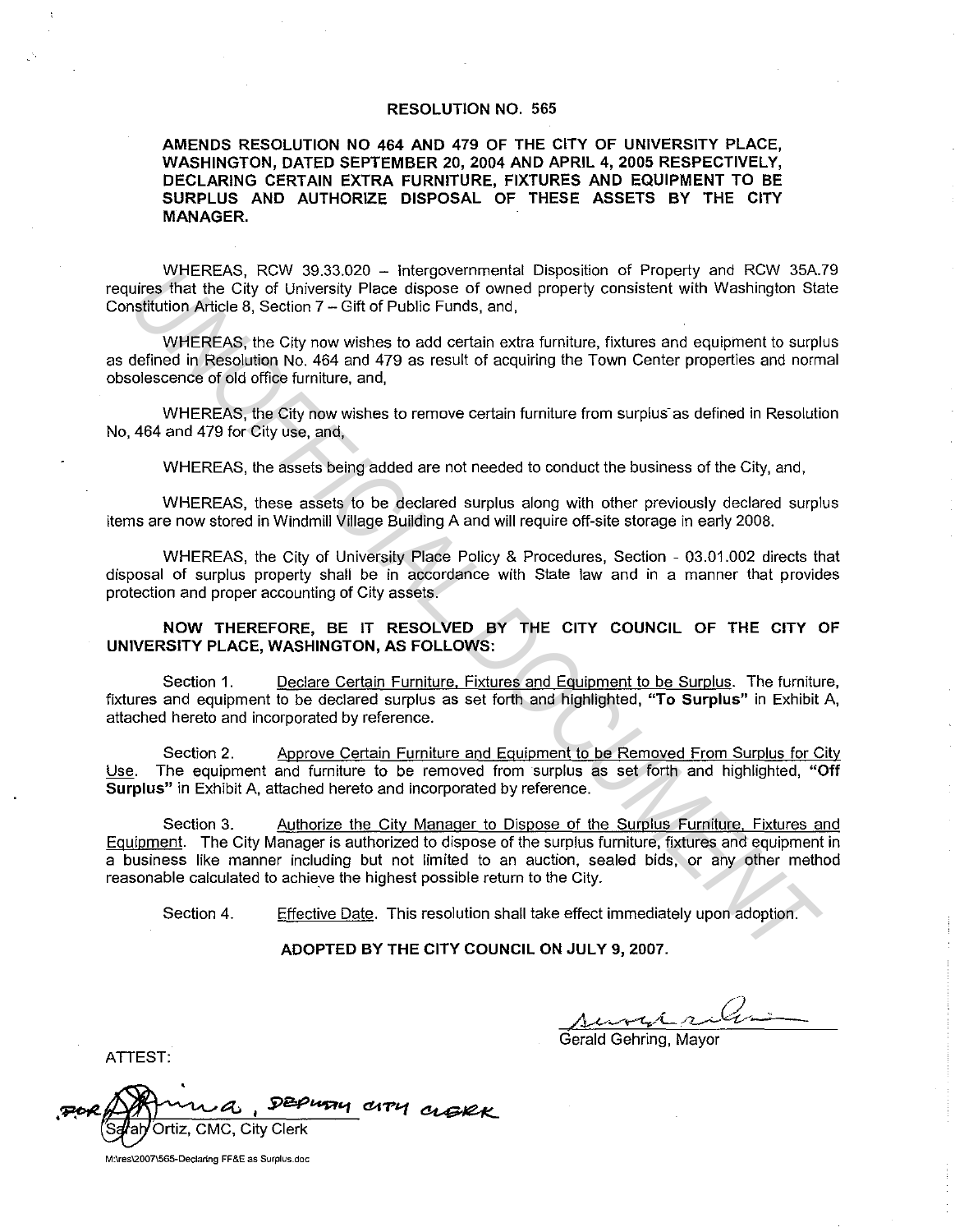# EXHIBIT A<br> **In Model or Condition Qtv, Estimated "Current Proposed Antion Description**<br> **10**<br> **ICON COOK COOK 1 5 50.00 Active. To be active of Description**<br>
Pred & Race Black Good 1 \$75.00 Supplys. None Sell<br>
Unit door Nh <u>**\*\*Current Proposed</u></u><br>Current Action</u> Model or Condition Qty. Estimated Status & Action Planned Method Color Condition Qty. Estimated Status & Action Planned Method Color Condition Oty. Estimated Status & Action Planned Method Color Condition Prime Resolution** White Good 1 \$ 50.00 Active - To Sell **Active** - To Sell **Additional Sell** 2 Craigs List a da antara da antara da antara da a in a shekarar ta 199 26" K2 Profiex 2000  $\begin{array}{cccc}\n\text{Orange} & \text{Good} & 1 & \text{$150.00}\n\end{array}$  None Craigs List 26" Marin County Designed & Race Black Good 1 \$ 75.00 Surplus - None Sell Craigs List Proven ansio ambulun museus ee 3/0x6/7x1 3/8" DF Six Light door Nat Fir Good 1 \$ 10.00 Surplus - None Donate St. Vincent w/hdwr (Short) A1 Active - **To** Sell Eli/Turner e ar canal an an an 48" Cadet base board electric heater, Cream Poor 1 \$ 2.00 Surplus - None Donate St. Vincent 220V 72" Cadet base board electric heater, Cream Poor 1 \$ 2.00 Surplus - None Donate St. Vincent 220V Small Heaters (Lack tip over shut off) varys Obsolete 8 \$ Active - To Junk TLF ama marawan a sa sa sa sana 48" 2 tube T12 fluorescent fixture White Obsolete 2 \$ - Surplus - None St. Vincent 48" 2 tube T12 fluorescent fixture White Obsolete 8 \$ - Surplus - None Donate St. Vincent<br>48" single tube T12 flourescent Military Charles Control of Active - To 48" single tube T12 flourescent White Obsolete 8 \$ - Active - To **Donate** St. Vincent **Fixture** 12 flows Active - Keep Electric fan on stand **1 Electric fan on stand** Keep

## **EXHIBIT A**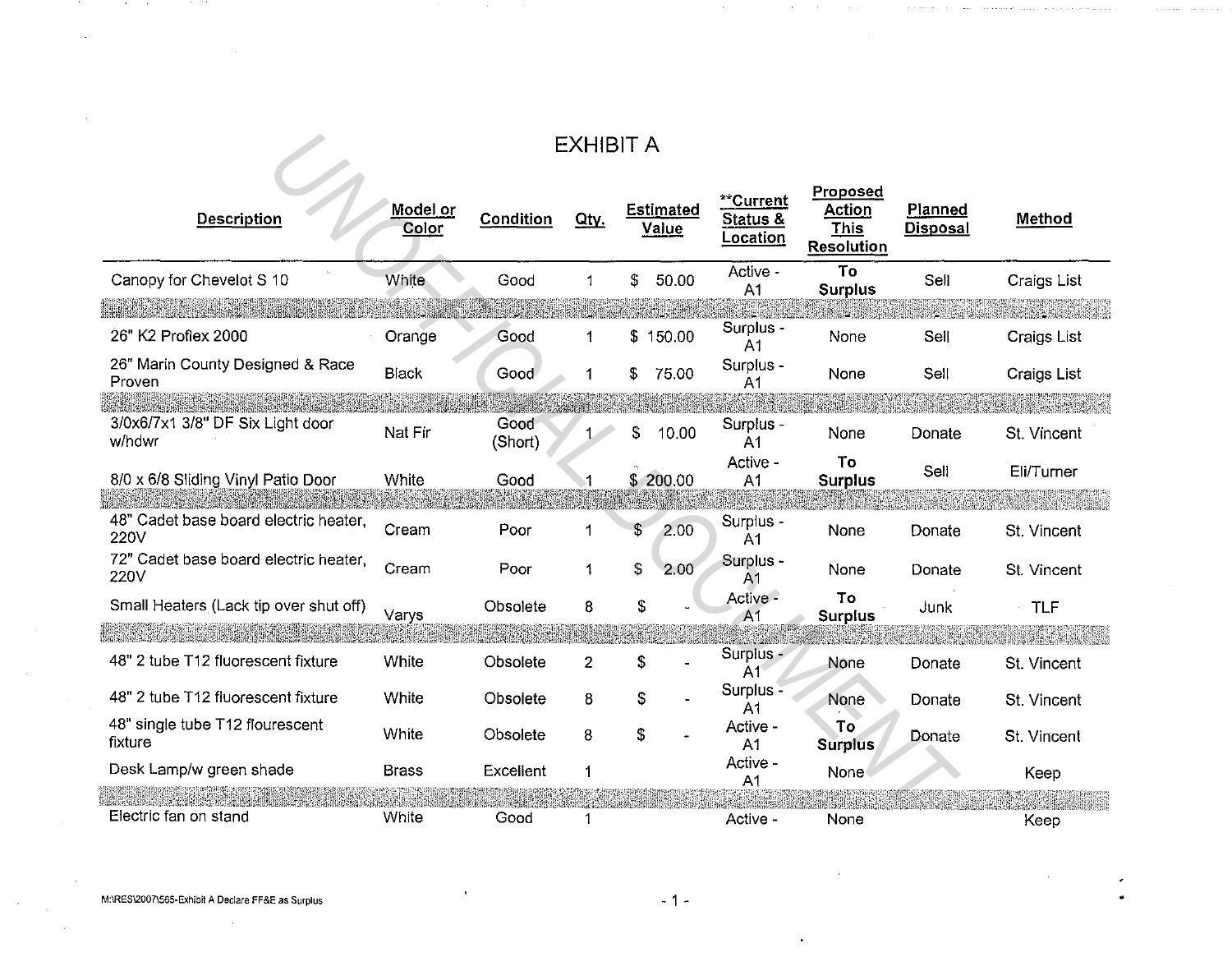|                                            |                    |                                |                |            | A1                          |                      |        |             |
|--------------------------------------------|--------------------|--------------------------------|----------------|------------|-----------------------------|----------------------|--------|-------------|
| 23"x23" Square Floor Fan                   | Off White          | Poor                           | 1              | \$<br>3.00 | Active -<br>A <sub>1</sub>  | To<br><b>Surplus</b> | Donate | St. Vincent |
| Letter size steel file cabinet, 2 dwr.     | Almond             | Damaged                        | 1              | \$         | Surplus -<br>A1             | None                 | Junk   | <b>TLF</b>  |
| 48"x101"x2"Studio Portable Sound<br>Panels | <b>N/A</b>         | Good                           | 6              |            | Active -<br>A <sub>1</sub>  | None                 | Keep   |             |
| 36" x 48" Marking Board/w Metal<br>Frame   | <b>White</b>       | Okay                           | $\mathbf{1}$   |            | Active -<br>A <sub>1</sub>  | None                 | Keep   |             |
| 36" x 48" Marking Board/w Oak<br>Frame     | White &<br>Striped | Not Usable<br>due to<br>strips | 1              | \$         | Active -<br>A <sub>1</sub>  | None                 | Junk   | <b>TLF</b>  |
| 18" x 24" Marking Board/w Oak<br>Frame     | White              | Okay                           |                |            | Active -<br>A <sub>1</sub>  | None                 | Keep   |             |
| 24" x 36" Cork Board/w Metal Frame         | Cork               | <b>Okay</b>                    |                |            | Active -<br>A1              | None                 | Keep   |             |
| 18" x 24" Cork Board/w Oake Frame          | Cork               | Okay                           |                |            | Active -<br>A <sub>1</sub>  | None                 | Keep   |             |
| 36" x 48" Cork Board/w Metal Frame         | Cork               | Okay                           |                |            | Active -<br>A <sub>1</sub>  | None                 | Keep   |             |
| 30"X66" portable office partition          | Beige              | Okay                           | 1              |            | Active -<br>A <sub>1</sub>  | None                 | Keep   |             |
| 36"X66" portable office partition          | Beige              | Okay                           | 4              |            | Active -<br>A1              | None                 | Keep   |             |
| 42"X66" portable office partition          | Beige              | Okay                           | 1              |            | Active -<br>A <sub>1</sub>  | None                 | Keep   |             |
| 48"X66" portable office partition          | Beige              | Okay                           | 6              |            | Active -<br>A1              | None                 | Keep   |             |
| 60"X66" portable office partition          | Beige              | Okay                           | 1              |            | Active<br>A1                | None                 | Keep   |             |
| 60"x48" portable office partition          | Beige              | Okay                           | 1              |            | Active -<br>A1              | None                 | Keep   |             |
| 74"x60" portable office partition          | Gray               | Good                           | $\overline{2}$ | \$<br>1.00 | Surplus -<br>A <sub>1</sub> | None                 | Donate | St. Vincent |
| 42"x60" portable office partition          | Gray               | Good                           | 1              | \$<br>1.00 | Surplus -<br>A1             | None                 | Donate | St. Vincent |
| 36"x60" portable office partition          | Gray               | Good                           | $\overline{2}$ | \$<br>1.00 | Surplus -<br>A1             | None                 | Donate | St. Vincent |

 $\mathbf{u}^{\prime}$ 

 $\alpha$  ,  $\beta$  ,  $\beta$ 

 $\delta \phi$  , can be considered as a respectively.

٠

 $\mathcal{L}^{\mathcal{A}}$ 

n.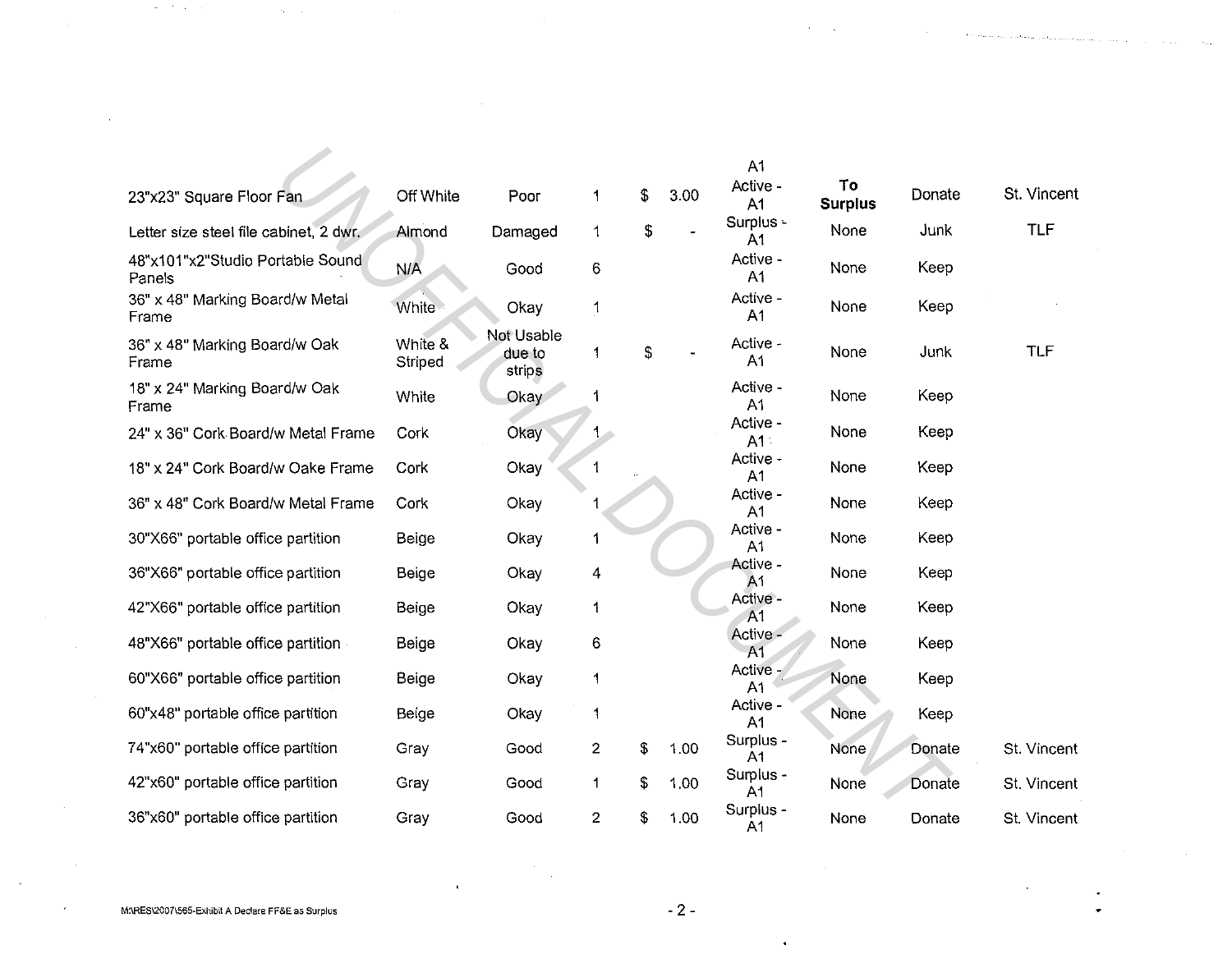| 24"x60" portable office partition          | Gray            | Good                   |   | 1.00        | Surplus -<br>A1             | None  | Donate | St. Vincent |
|--------------------------------------------|-----------------|------------------------|---|-------------|-----------------------------|-------|--------|-------------|
|                                            |                 |                        |   |             |                             |       |        |             |
| 23"x48" Metal adjustable drafting<br>table | Dark Gray       | Good                   | 1 | \$<br>1.00  | Surplus -<br>A1             | None  | Donate | St. Vincent |
| 30"x48" Metal computer table               | Gray/Black      | <b>Needs</b><br>Repair | 1 | \$<br>1.00  | Surplus -<br>A <sub>1</sub> | None  | Donate | St. Vincent |
| 30' x 60" Steel Full Desk                  | Walnut          | Good                   | 1 | \$<br>20.00 | Surplus -<br>A1             | None  | Donate | St. Vincent |
| 30"x60" oak desk                           | Nat/Red<br>Oak  | Good                   | 1 | \$<br>20.00 | Surplus -<br>А1             | None  | Donate | St. Vincent |
| 30"x60" oak desk w/key bd.                 | Nat/Red<br>Oak  | Good                   | 1 | \$<br>20.00 | Surplus -<br>A <sub>1</sub> | None  | Donate | St. Vincent |
| 32"x64" Lunstead desk with RH side<br>bd.  | Colonial<br>Oak | Good                   | 2 |             | Active -<br>$At =$          | None  | Keep   |             |
| 32"x64" Lunstead desk with LH side<br>bd.  | Colonial<br>Oak | Good                   | 4 |             | Active -<br>A1              | None  | Keep   |             |
| 32"x64" Lunstead Full Desk                 | Colonial<br>Oak | Good                   | 1 |             | Active -<br>A <sub>1</sub>  | None  | Keep   |             |
| 15"x64" Lunstad Desk Top Bookcase          | Colonial<br>Oak | Good                   |   |             | Active -<br>A <sub>1</sub>  | None  | Keep   |             |
| 30'x65 1/2" Desk/w RH Side Bd.             | Oak             | Good                   | 1 |             | Active -<br>A1              | None  | Keep   |             |
| 30"x61" Full Desk                          | Oak             | Good                   | 1 |             | Active -<br>A <sub>1</sub>  | None  | Keep   |             |
| 14"x30"x60" Lunstad 4 shelf Book<br>Case   | Colonial<br>Oak | Good                   | 4 |             | Active -<br>A1              | None  | Keep   |             |
| 12"x37"x48" 3 shelf Book case              | Walnut          | Good                   | 1 |             | Active -<br>A <sup>1</sup>  | None  | Keep   |             |
| 9'x24"x54" 4 shelf Book Case               | Oak             | Good                   | 1 |             | Active -<br>A <sub>1</sub>  | None  | Keep   |             |
| 12"x28"x72" 5 shelf Book Case              | Walnut          | Good                   | 1 |             | Active -<br>A1              | None  | Keep   |             |
| 24"x72" Credenza/w files on both<br>sides  | Dk. Oak         | Good                   | 1 |             | Active -<br>A1              | None. | Keep   |             |
| 19"x60" Credenza/w files on one side       | Lt. Oak         | Good                   | 1 |             | Active -<br>A <sub>1</sub>  | None  | Keep   |             |

÷.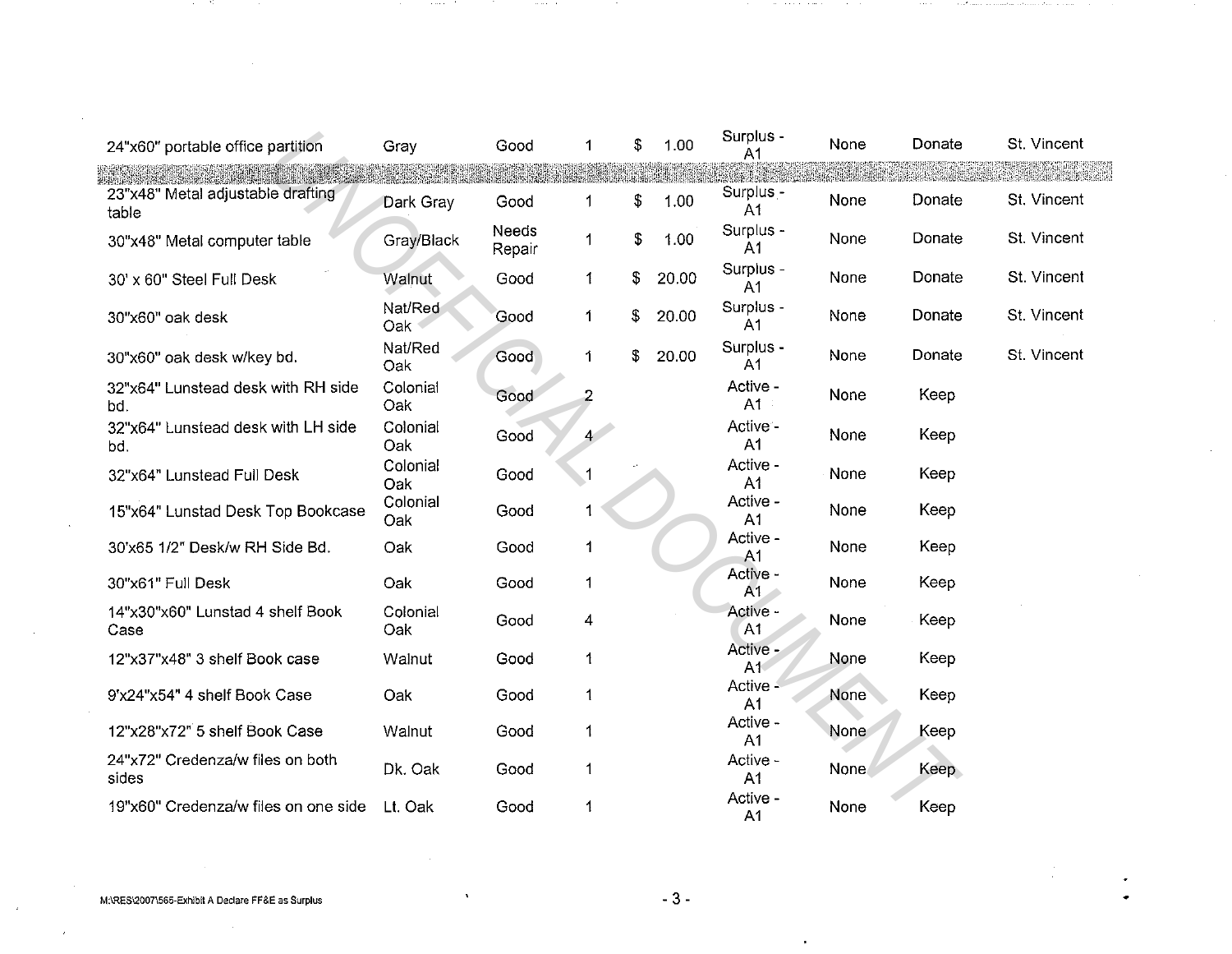| 20"x60" Table/w Steel Chrome Legs                      | Dk. Oak       | Good             | 1              |                |        | Active -<br>A <sub>1</sub>  | None                  | Keep   |             |
|--------------------------------------------------------|---------------|------------------|----------------|----------------|--------|-----------------------------|-----------------------|--------|-------------|
| 57"x12'x17" Desk Organizer                             | Mahogany      | Good             | 1              |                |        | Active -<br>A1              | None                  | Keep   |             |
| <b>Typewriter Stand</b>                                | Walnut        | Good             | 1              |                |        | Active -<br>A <sub>1</sub>  | None                  | Keep   |             |
| 13"x17"x22"H Metal tube cart on<br>wheels              | <b>Black</b>  | Good             | 1              |                |        | Active -<br>A1              | None                  | Keep   |             |
| <b>Coat Tower</b>                                      | Oak           | Good             | $\overline{c}$ | \$             | 4.00   | Active -<br>A <sub>1</sub>  | To<br><b>Surplus</b>  | Donate | St. Vincent |
| Oak frame upholstered chair                            | Gray          | Poor             | 1              | \$             | 1.00   | Surplus -<br>E2             | None                  | Donate | St. Vincent |
| DE CARDEE E ARTE E ARTE E ETAD                         |               | en.<br>Rillingen |                |                |        |                             |                       |        |             |
| Artic Air Freezer (Buyer paid and did<br>not pick up)  | <b>F22CW7</b> | Good             |                |                |        | Surplus -<br>A1             | Off<br><b>Surplus</b> | Keep   |             |
| Stainless Trualsen two-door reach-in<br>cooler         | G20010        | Good             |                |                |        | Surplus -<br>A <sub>1</sub> | Off<br><b>Surplus</b> | Keep   |             |
| Stainless Hobart dishwasher                            | WM-ID         | Needs<br>Repair  | 1              | \$             | 75.00  | Surplus -<br>A <sub>1</sub> | None                  | Sell   | Eli/Turner  |
| Stainless Lockinvar hot water<br>booster               | 69500         | Good             | 1              | $\mathfrak{F}$ | 50.00  | Surplus -<br>A1             | None                  | Sell   | Eli/Turner  |
| Stainless steel bean dispenser                         | N/A           | Good             | 1              | \$             | 15.00  | Surplus -<br>A1             | None                  | Sell   | Eli/Turner  |
| Stainless steel bean dispenser                         | N/A           | Good             | 1              | \$             | 15.00  | Surplus -<br>Α1             | None                  | Sell   | Eli/Turner  |
| Stainless steel bean dispenser                         | N/A           | Good             | 1              | \$             | 15.00  | Surplus -<br>A <sub>1</sub> | None                  | Sell   | Eli/Turner  |
| LaPavoni Coffee grinder                                | N/A           | Good             | 1              | \$             | 60.00  | Surplus -<br>Α1             | None                  | Sell   | Eli/Turner  |
| LaPavoni Coffee grinder                                | N/A           | Good             | 1              | \$             | 60.00  | Surplus -<br>A1             | None                  | Sell   | Eli/Turner  |
| LaPavoni two-group espresso<br>machine Serial No. 1999 | <b>BAR</b>    | Good             | 1              | \$             | 400.00 | Surplus -<br>A <sub>1</sub> | None                  | Sell   | Eli/Turner  |
| Rancilio 20' electric grill                            | N/A           | Good             | 1              | \$             | 50.00  | Surplus -<br>A <sub>1</sub> | None                  | Sell   | Eli/Turner  |
| Well Soup warmer                                       | <b>LLW-11</b> | Good             | 1              | \$             | 15.00  | Surplus -<br>A <sub>1</sub> | None                  | Sell   | Eli/Turner  |
| Windere Toaster                                        | White         | Good             | 1              | \$             | 10.00  | Surplus -                   | None                  | Sell   | Eli/Turner  |

 $\sim$ 

 $\sim$ 

 $\ddot{\phantom{a}}$ 

 $\sim$   $\sigma$ 

 $\bullet$ 

 $\sim$  $\bullet$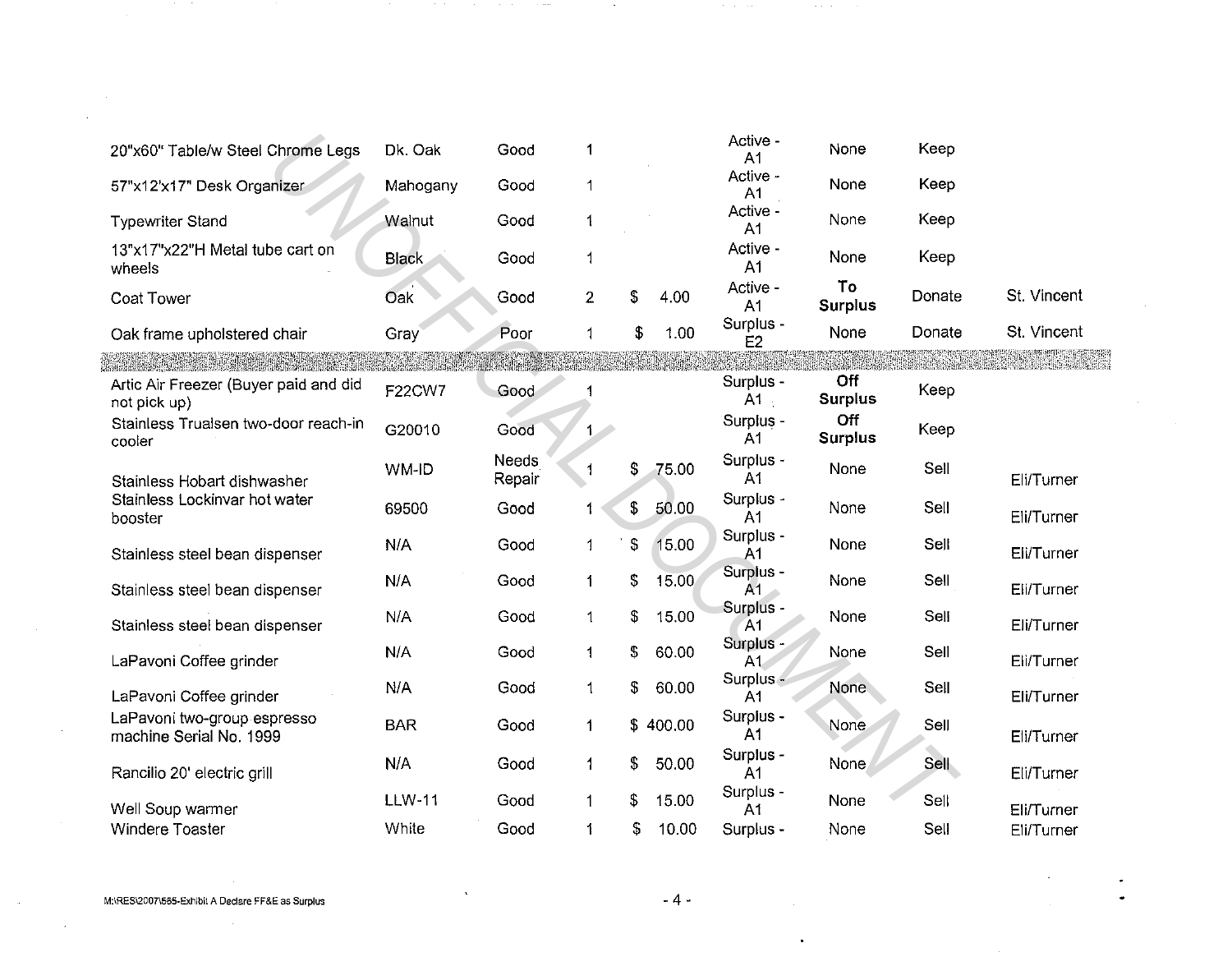|                                                                                                                                                                                                                                  |              |         |                            |    |       | A <sub>1</sub>              |                       |        |                |  |  |
|----------------------------------------------------------------------------------------------------------------------------------------------------------------------------------------------------------------------------------|--------------|---------|----------------------------|----|-------|-----------------------------|-----------------------|--------|----------------|--|--|
| Misc dishes and flatware                                                                                                                                                                                                         | N/A          | Good    | Box                        | \$ | 5.00  | Surplus -<br>A1             | None                  | Sell   | Eli/Turner     |  |  |
| Royal cash register                                                                                                                                                                                                              | 585cx        | Good    | 1                          | \$ | 1.00  | Surplus -<br>Α1             | None                  | Sell   | Eli/Turner     |  |  |
| Kenwood surround sound receiver                                                                                                                                                                                                  | <b>VR307</b> | Good    | $\overline{\phantom{0}}$ 1 | \$ | 20.00 | Surplus -<br>A1             | None                  | Sell   | Eli/Turner     |  |  |
| Neon "Open" window signs                                                                                                                                                                                                         | N/A          | Good    | 1                          | \$ | 5.00  | Surplus -<br>A <sub>1</sub> | None                  | Sell   | Eli/Turner     |  |  |
| Neon "Open" window signs                                                                                                                                                                                                         | N/A          | Good    | 1                          | \$ | 5.00  | Surplus -<br>A1             | None                  | Sell   | Eli/Turner     |  |  |
| 48" Fiber glass three compartment<br>sink                                                                                                                                                                                        | <b>Black</b> | Good    | 1                          | \$ | 10.00 | Surplus -<br>A1             | None                  | Donate | St. Vincent    |  |  |
| 25"x22" single compartment sink                                                                                                                                                                                                  | Srainless    | Good    |                            | \$ | 5.00  | Surplus -<br>A1             | None                  | Donate | St. Vincent    |  |  |
| a Para Menteri di Caracteri dell'India della Caracteri della Caracteri della Caracteri della Caracteri della C<br>1976 della Caracteri della Caracteri della Caracteri della Caracteri della Caracteri della Caracteri della Car |              |         |                            |    |       |                             |                       |        |                |  |  |
| 24" x 48" 48" High Pedestal Table                                                                                                                                                                                                | White        | Fair    |                            | S  | 1.00  | Surplus -<br>E3             | None                  | Donate | St. Vincent    |  |  |
| Oak Captains chairs                                                                                                                                                                                                              | Dark OaK     | Good    | 4                          |    |       | Surplus -<br>A3,E3          | Off<br><b>Surplus</b> | Keep   |                |  |  |
| Painted wood bar stools                                                                                                                                                                                                          | Blue         | Poor    | 5                          | \$ | 5.00  | Surplus<br>E <sub>3</sub>   | None                  | Donate | St. Vincent    |  |  |
| Painted wood bar stools                                                                                                                                                                                                          | Green        | Poor    | 4                          | \$ | 4.00  | Surplus<br>E3               | None                  | Donate | St. Vincent    |  |  |
| 30"x60" Oak trimmed pedestal table                                                                                                                                                                                               | Almond       | Good    | 1                          | \$ | 10.00 | Surplus -                   | None                  | Donate | St. Vincent    |  |  |
| 30"x60" Oak trimmed pedestal table                                                                                                                                                                                               | Almond       | Good    | $\overline{2}$             | \$ | 20.00 | Surplus -<br>E2             | None                  | Donate | St. Vincent    |  |  |
|                                                                                                                                                                                                                                  |              |         |                            |    |       |                             |                       |        | March Kreening |  |  |
| Fire Extinquisher (Large Restaurant<br>Type)                                                                                                                                                                                     | 2AK          | Good    | 1                          | \$ | 1.00  | Surplus -<br>A1             | None                  | Donate | St. Vincent    |  |  |
|                                                                                                                                                                                                                                  |              |         |                            |    |       |                             |                       |        |                |  |  |
| Electronic Organ                                                                                                                                                                                                                 | Walnut       | Unknown | 1                          | \$ |       | Active -<br>A <sub>1</sub>  | Тo<br><b>Surplus</b>  | Donate | St. Vincent    |  |  |
| ** Items labled "Active" have never been surplused.<br>Items Labled "Surplus" have been declared surplus on Resolution 464 or 479.                                                                                               |              |         |                            |    |       |                             |                       |        |                |  |  |

Items Labled "Surplus" have been declared surplus on Resolution 464 or 479.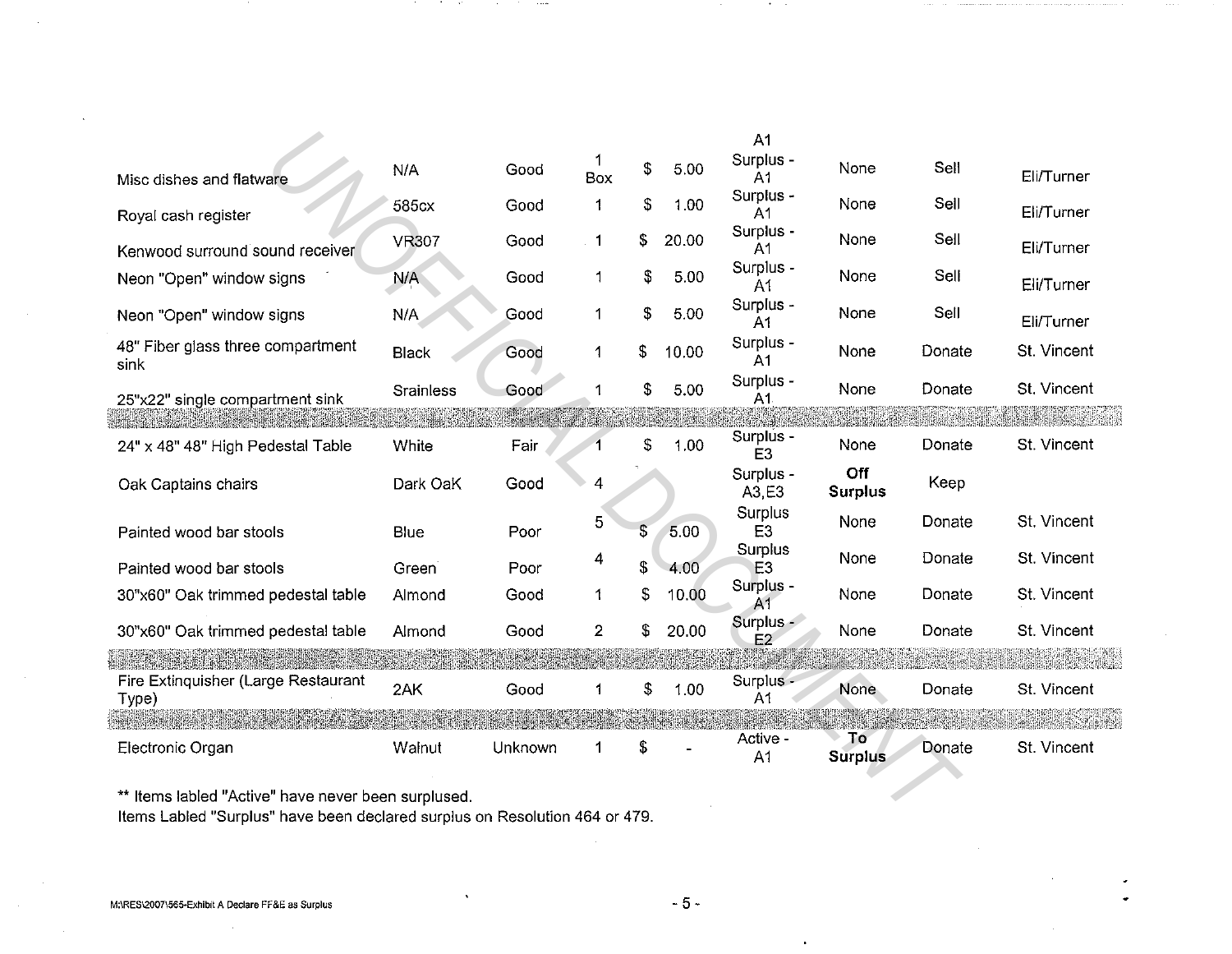### EXHIBIT A

. . . . .

| <b>EXHIBIT A</b>                                     |                   |                   |                |    |                           |                                   |                                          |                            |              |
|------------------------------------------------------|-------------------|-------------------|----------------|----|---------------------------|-----------------------------------|------------------------------------------|----------------------------|--------------|
| <b>Description</b>                                   | Model or<br>Color | <b>Condition</b>  | Q <sub>1</sub> |    | <b>Estimated</b><br>Value | **Current<br>Status &<br>Location | Proposed<br>Action<br>This<br>Resolution | Planned<br><b>Disposal</b> | Method       |
| Canopy for Chevelot S 10                             | White             | Good              | 1              | \$ | 50.00                     | Active -<br>A <sub>1</sub>        | To<br><b>Surplus</b>                     | Sell                       | Craigs List  |
| <u> Maria Antonio de Maria</u>                       |                   |                   |                |    |                           |                                   |                                          |                            | ana ang pang |
| 26" K2 Proflex 2000                                  | Orange            | Good              |                | \$ | 150.00                    | Surplus -<br>Α1                   | None                                     | Sell                       | Craigs List  |
| 26" Marin County Designed & Race<br>Proven           | <b>Black</b>      | Good              | 1              | \$ | 75.00                     | Surplus -<br>A1                   | None                                     | Sell                       | Craigs List  |
| 3/0x6/7x1 3/8" DF Six Light door                     |                   | Good <sup>-</sup> |                |    |                           | Surplus -                         |                                          |                            |              |
| w/hdwr                                               | Nat Fir           | (Short)           |                | S  | 10.00                     | A1                                | None                                     | Donate                     | St. Vincent  |
| 8/0 x 6/8 Sliding Vinyl Patio Door                   | White             | Good              |                |    | \$200.00                  | Active -<br>A <sub>1</sub>        | To<br><b>Surplus</b>                     | Sell                       | Eli/Turner   |
|                                                      |                   |                   |                |    |                           |                                   |                                          |                            |              |
| 48" Cadet base board electric heater,<br><b>220V</b> | Cream             | Poor              | 1              | \$ | 2.00                      | Surplus -<br>A1                   | None                                     | Donate                     | St. Vincent  |
| 72" Cadet base board electric heater,<br>220V        | Cream             | Poor              | 1              | \$ | 2.00                      | Surplus -<br>A1                   | None                                     | Donate                     | St. Vincent  |
| Small Heaters (Lack tip over shut off)               | Varys             | Obsolete          | 8              | \$ |                           | Active -<br>A <sub>1</sub>        | To<br><b>Surplus</b>                     | Junk                       | <b>TLF</b>   |
|                                                      |                   |                   |                |    |                           |                                   |                                          |                            |              |
| 48" 2 tube T12 fluorescent fixture                   | White             | Obsolete          | 2              | \$ |                           | Surplus -<br>A1                   | None                                     | Donate                     | St. Vincent  |
| 48" 2 tube T12 fluorescent fixture                   | White             | Obsolete          | 8              | \$ |                           | Surplus -<br>A1                   | None                                     | Donate                     | St. Vincent  |
| 48" single tube T12 flourescent<br>fixture           | White             | Obsolete          | 8              | \$ |                           | Active<br>A <sub>1</sub>          | To<br><b>Surplus</b>                     | Donate                     | St. Vincent  |
| Desk Lamp/w green shade                              | <b>Brass</b>      | <b>Excellent</b>  | 1              |    |                           | Active -<br>A1                    | None                                     |                            | Keep         |
|                                                      |                   |                   |                |    |                           |                                   |                                          |                            |              |
| Electric fan on stand                                | White             | Good              |                |    |                           | Active -<br>A1                    | None                                     |                            | Keep         |
| 23"x23" Square Floor Fan                             | Off White         | Poor              | 1              | S  | 3.00                      | Active -                          | To                                       | Donate                     | St. Vincent  |

. . . . . .

 $\sim$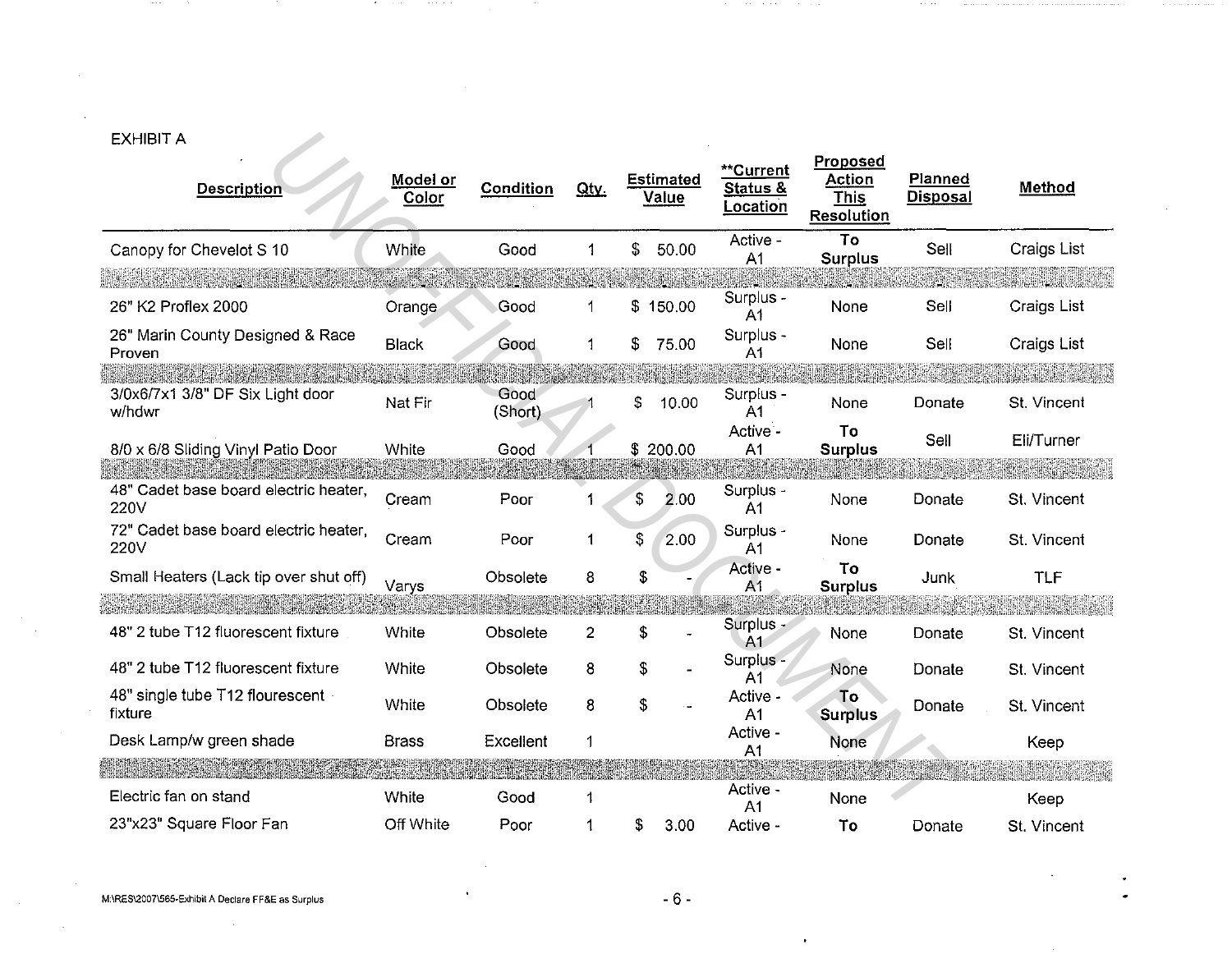|                                            |                    |                                |                |            | A1                          | <b>Surplus</b> |        |             |
|--------------------------------------------|--------------------|--------------------------------|----------------|------------|-----------------------------|----------------|--------|-------------|
| Letter size steel file cabinet, 2 dwr.     | Almond             | Damaged                        | 1              | \$         | Surplus -<br>A1             | None           | Junk   | TLF         |
| 48"x101"x2"Studio Portable Sound<br>Panels | N/A                | Good                           | 6              |            | Active.-<br>A1              | None           | Keep   |             |
| 36" x 48" Marking Board/w Metal<br>Frame   | White              | Okay                           | 1              |            | Active -<br>A <sub>1</sub>  | None           | Keep   |             |
| 36" x 48" Marking Board/w Oak<br>Frame     | White &<br>Striped | Not Usable<br>due to<br>strips | 1              | \$         | Active -<br>A1              | None           | Junk   | <b>TLF</b>  |
| 18" x 24" Marking Board/w Oak<br>Frame     | White              | Okay                           | 1              |            | Active -<br>A1              | None           | Keep   |             |
| 24" x 36" Cork Board/w Metal Frame         | Cork               | Okay                           |                |            | Active -<br>A <sub>1</sub>  | None           | Keep   |             |
| 18" x 24" Cork Board/w Oake Frame          | Cork               | Okay                           |                |            | Active -<br>A1              | None           | Keep   |             |
| 36" x 48" Cork Board/w Metal Frame         | Cork               | Okay                           |                |            | Active -<br>A1              | None           | Keep   |             |
| 30"X66" portable office partition          | <b>Beige</b>       | Okay                           |                |            | Active -<br>A1              | None           | Keep   |             |
| 36"X66" portable office partition          | Beige              | Okay                           | 4              |            | Active -<br>A1              | None           | Keep   |             |
| 42"X66" portable office partition          | Beige              | Okay                           | 1              |            | Active -<br>A1              | None           | Keep   |             |
| 48"X66" portable office partition          | Beige              | Okay                           | 6              |            | Active -<br>A1              | None           | Keep   |             |
| 60"X66" portable office partition          | Beige              | Okay                           | 1              |            | Active -<br>A1              | None           | Keep   |             |
| 60"x48" portable office partition          | Beige              | Okay                           | 1              |            | Active -<br>A <sub>1</sub>  | None           | Keep   |             |
| 74"x60" portable office partition          | Gray               | Good                           | 2              | \$<br>1.00 | Surplus -<br>A1             | <b>None</b>    | Donate | St. Vincent |
| 42"x60" portable office partition          | Gray               | Good                           | 1              | \$<br>1.00 | Surplus -<br>A1             | None           | Donate | St. Vincent |
| 36"x60" portable office partition          | Gray               | Good                           | $\overline{c}$ | \$<br>1.00 | Surplus -<br>A <sub>1</sub> | None           | Donate | St. Vincent |
| 24"x60" portable office partition          | Gray               | Good                           | 1              | \$<br>1.00 | Surplus -<br>A1             | None           | Donate | St. Vincent |

 $\bullet$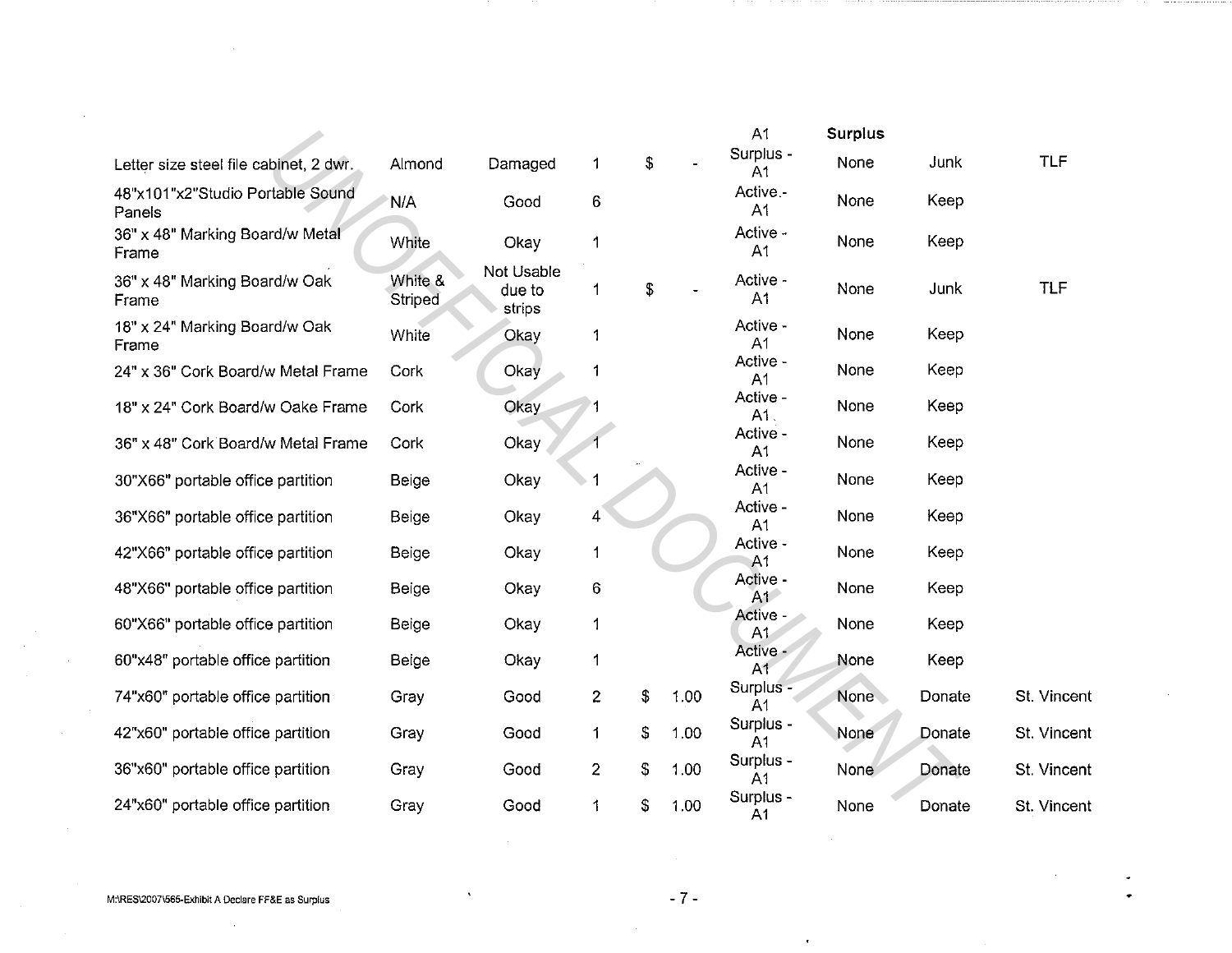| 23"x48" Metal adjustable drafting<br>table | Dark Gray                   | Good                   | 1              | \$<br>1.00  | Surplus -<br>A1            | None | Donate | St. Vincent |
|--------------------------------------------|-----------------------------|------------------------|----------------|-------------|----------------------------|------|--------|-------------|
| 30"x48" Metal computer table               | Gray/Black                  | <b>Needs</b><br>Repair | 1              | \$<br>1.00  | Surplus -<br>A1            | None | Donate | St. Vincent |
| 30' x 60" Steel Full Desk                  | Walnut                      | Good                   | 1.             | \$<br>20.00 | Surplus -<br>A1            | None | Donate | St. Vincent |
| 30"x60" oak desk                           | Nat/Red<br>Oak              | Good                   | 1              | \$<br>20.00 | Surplus -<br>A1            | None | Donate | St. Vincent |
| 30"x60" oak desk w/key bd.                 | Nat/Red<br>Oak <sup>®</sup> | Good                   | 1              | \$<br>20.00 | Surplus -<br>A1            | None | Donate | St. Vincent |
| 32"x64" Lunstead desk with RH side<br>bd.  | Colonial<br>Oak             | Good                   | $\overline{2}$ |             | Active -<br>A <sub>1</sub> | None | Keep   |             |
| 32"x64" Lunstead desk with LH side<br>bd.  | Colonial<br>Oak             | Good                   |                |             | Active -<br>A1             | None | Keep   |             |
| 32"x64" Lunstead Full Desk                 | Colonial<br>Oak             | Good                   |                |             | Active -<br>A <sub>1</sub> | None | Keep   |             |
| 15"x64" Lunstad Desk Top Bookcase          | Colonial<br>Oak             | Good                   |                |             | Active -<br>A <sub>1</sub> | None | Keep   |             |
| 30'x65 1/2" Desk/w RH Side Bd.             | Oak                         | Good                   |                |             | Active -<br>A <sub>1</sub> | None | Keep   |             |
| 30"x61" Full Desk                          | Oak                         | Good                   | 1              |             | Active -<br>A1             | None | Keep   |             |
| 14"x30"x60" Lunstad 4 shelf Book<br>Case   | Colonial<br>Oak             | Good                   | 4              |             | Active -<br>A1             | None | Keep   |             |
| 12"x37"x48" 3 shelf Book case              | Walnut                      | Good                   | 1              |             | Active -<br>A <sub>1</sub> | None | Keep   |             |
| 9'x24"x54" 4 shelf Book Case               | Oak                         | Good                   | 1              |             | Active -<br>A <sub>1</sub> | None | Keep   |             |
| 12"x28"x72" 5 shelf Book Case              | Walnut                      | Good                   | 1              |             | Active -<br>A <sub>1</sub> | None | Keep   |             |
| 24"x72" Credenza/w files on both<br>sides  | Dk. Oak                     | Good                   | 1              |             | Active -<br>A1             | None | Keep   |             |
| 19"x60" Credenza/w files on one side       | Lt. Oak                     | Good                   | 1              |             | Active -<br>A <sub>1</sub> | None | Keep   |             |
| 20"x60" Table/w Steel Chrome Legs          | Dk. Oak                     | Good                   | 1              |             | Active -<br>A1             | None | Keep   |             |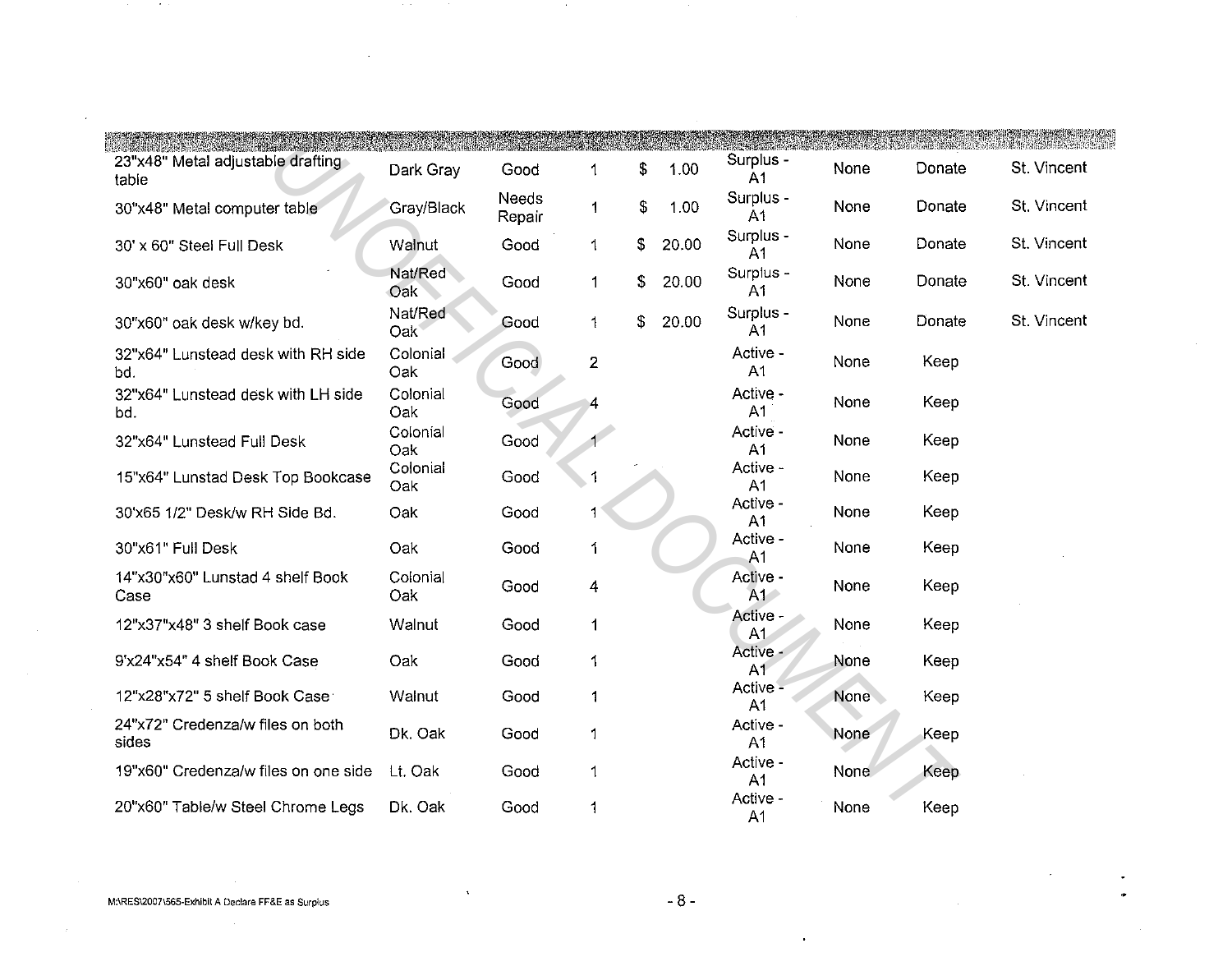| 57"x12'x17" Desk Organizer                             | Manogany      | Good                   | 1              |    |        | Active -<br>A1              | None                  | Keep   |             |
|--------------------------------------------------------|---------------|------------------------|----------------|----|--------|-----------------------------|-----------------------|--------|-------------|
| <b>Typewriter Stand</b>                                | Walnut        | Good                   | $\mathbf 1$    |    |        | Active -<br>A <sub>1</sub>  | None                  | Keep   |             |
| 13"x17"x22"H Metal tube cart on<br>wheels              | Black         | Good                   | 1              |    |        | Active -<br>A1              | None                  | Keep   |             |
| Coat Tower                                             | Oak           | Good                   | $\overline{2}$ | \$ | 4.00   | Active -<br>A <sub>1</sub>  | To<br><b>Surplus</b>  | Donate | St. Vincent |
| Oak frame upholstered chair                            | Gray          | Poor                   | 1              | \$ | 1.00   | Surplus -<br>E2             | None                  | Donate | St. Vincent |
|                                                        |               |                        |                |    |        |                             |                       |        |             |
| Artic Air Freezer (Buyer paid and did<br>not pick up)  | F22CW7.       | Good                   | 1              |    |        | Surplus -<br>A <sub>1</sub> | Off<br><b>Surplus</b> | Keep   |             |
| Stainless Trualsen two-door reach-in<br>cooler         | G20010        | Good                   |                |    |        | Surplus -<br>A1             | Off<br><b>Surplus</b> | Keep   |             |
| Stainless Hobart dishwasher                            | WM-ID         | <b>Needs</b><br>Repair | $\overline{1}$ | \$ | 75.00  | Surplus -<br>A <sub>1</sub> | None                  | Sell   | Eli/Turner  |
| Stainless Lockinvar hot water<br>booster               | 69500         | Good                   | 1              | \$ | 50.00  | Surplus -<br>A1             | None                  | Sell   | Eli/Turner  |
| Stainless steel bean dispenser                         | N/A           | Good                   | 1              | \$ | 15.00  | Surplus -<br>A1             | None                  | Sell   | Eli/Turner  |
| Stainless steel bean dispenser                         | N/A           | Good                   | 1              | \$ | 15.00  | Surplus -<br>Α1             | None                  | Sell   | Eli/Turner  |
| Stainless steel bean dispenser                         | N/A           | Good                   | 1              | \$ | 15.00  | Surplus -<br>A1             | None                  | Sell   | Eli/Turner  |
| LaPavoni Coffee grinder                                | N/A           | Good                   | 1              | \$ | 60.00  | Surplus -<br>A <sub>1</sub> | None                  | Sell   | Eli/Turner  |
| LaPavoni Coffee grinder                                | N/A           | Good                   | 1              | \$ | 60.00  | Surplus -<br>A1.            | None                  | Sell   | Eli/Turner  |
| LaPavoni two-group espresso<br>machine Serial No. 1999 | <b>BAR</b>    | Good                   | $\mathbf 1$    | £. | 400.00 | Surplus -<br>A1             | <b>None</b>           | Sell   | Eli/Turner  |
| Rancilio 20' electric grill                            | N/A           | Good                   | 1              | \$ | 50.00  | Surplus -<br>A1             | None                  | Sell   | Eli/Turner  |
| Well Soup warmer                                       | <b>LLW-11</b> | Good                   | 1              | \$ | 15.00  | Surplus -<br>A1             | None                  | Sell   | Eli/Turner  |
| <b>Windere Toaster</b>                                 | White         | Good                   | 1              | \$ | 10.00  | Surplus -<br>A1             | None                  | Sell   | Eli/Turner  |
| Misc dishes and flatware                               | N/A           | Good                   | 1              | \$ | 5.00   | Surplus -                   | None                  | Sell   | Eli/Turner  |

 $\sim$ 

 $\sim$ 

 $\bullet$  $\bullet$ 

 $\sim$ 

 $\sim$ 

 $\sim$ 

 $\cdots$ 

 $\bullet$